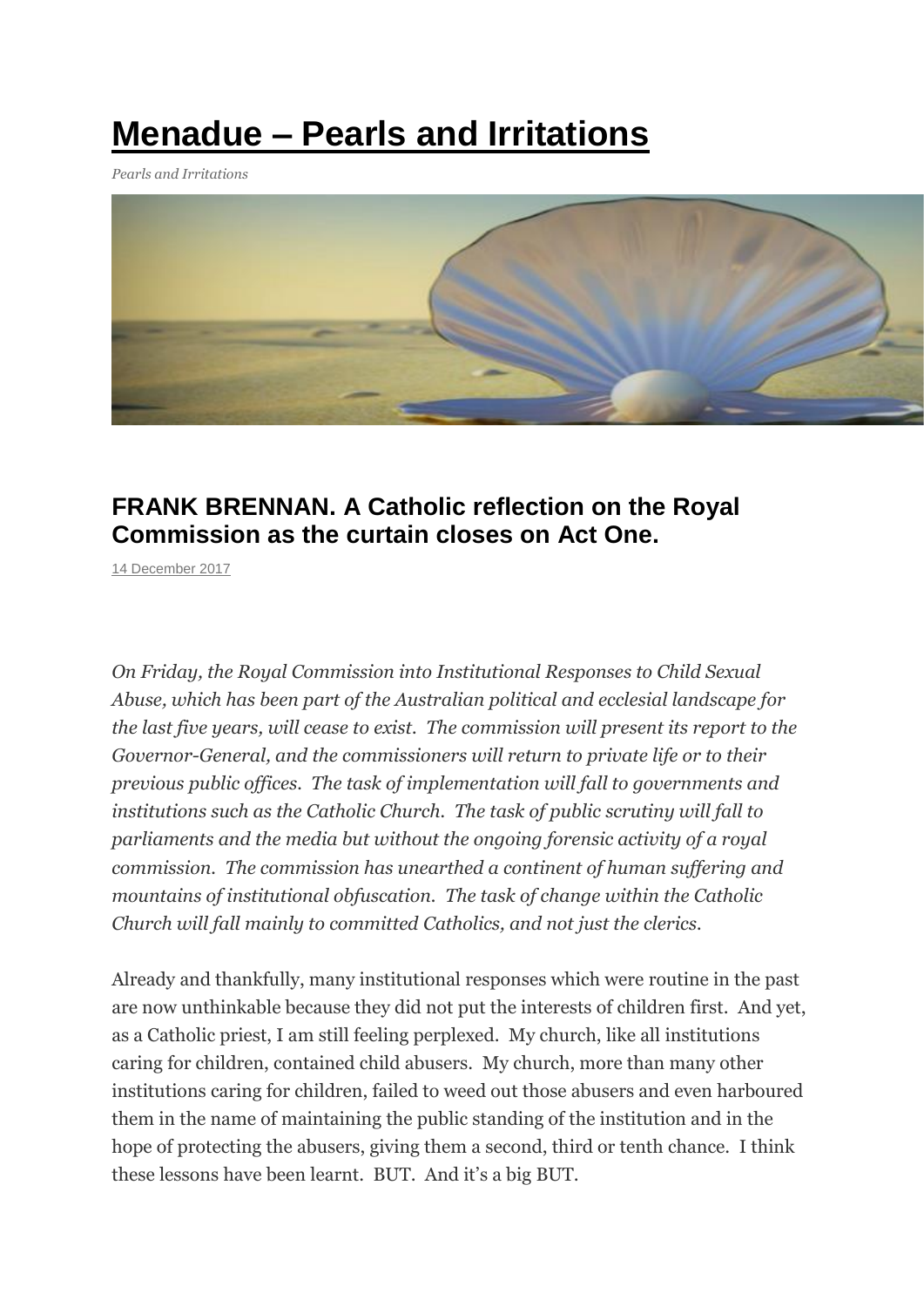Even those bishops like Frank Little, Ronald Mulkearns and Brian Finnigan who have been most stringently criticised by the royal commission were not seen to be evil men. And they could not conduct themselves today as they did thirty years ago. Other institutions including the police and the legal system, the media and our parliaments were not as alive to the issue of institutional child sexual abuse back then as they are now. The public culture, the public understanding, the public sympathy for children and the public suspicion of institutions including churches have all changed.

But has my church changed sufficiently? Will it change sufficiently? From time to time, I have been critical of the royal commission for purporting to rule on church issues such as celibacy and the seal of the confessional and for applying a different standard to church officials than to others – demanding that church officials comply with the idealistic imperatives of the gospel while expecting public servants and others to comply only with comprehensible civil standards of justice, legality and transparency.

All power to the royal commission for insisting on standards of truth, justice and transparency expected from all institutions caring for children. I suspect that the Catholic Church will have difficulty measuring up to these standards while internally there remains such an unquestioning deference to the hierarchy, as has been revealed in many of the royal commission's case studies. Consider just the case study on the diocese of Ballarat and the performance of Bishops Finnigan and Mulkearns. The commission concluded:

'This case study exposed a catastrophic failure in the leadership of the Diocese and ultimately in the structure and culture of the Church over decades to effectively respond to the sexual abuse of children by its priests. That failure led to the suffering and often irreparable harm to children, their families and the wider community. That harm could have been avoided if the Church had acted in the interests of children rather than in its own interests. The response of the Diocese to complaints and concerns about four of its priests was remarkably and disturbingly similar. It is apparent that the avoidance of scandal, the maintenance of the reputation of the Church and loyalty to priests alone determined the response.'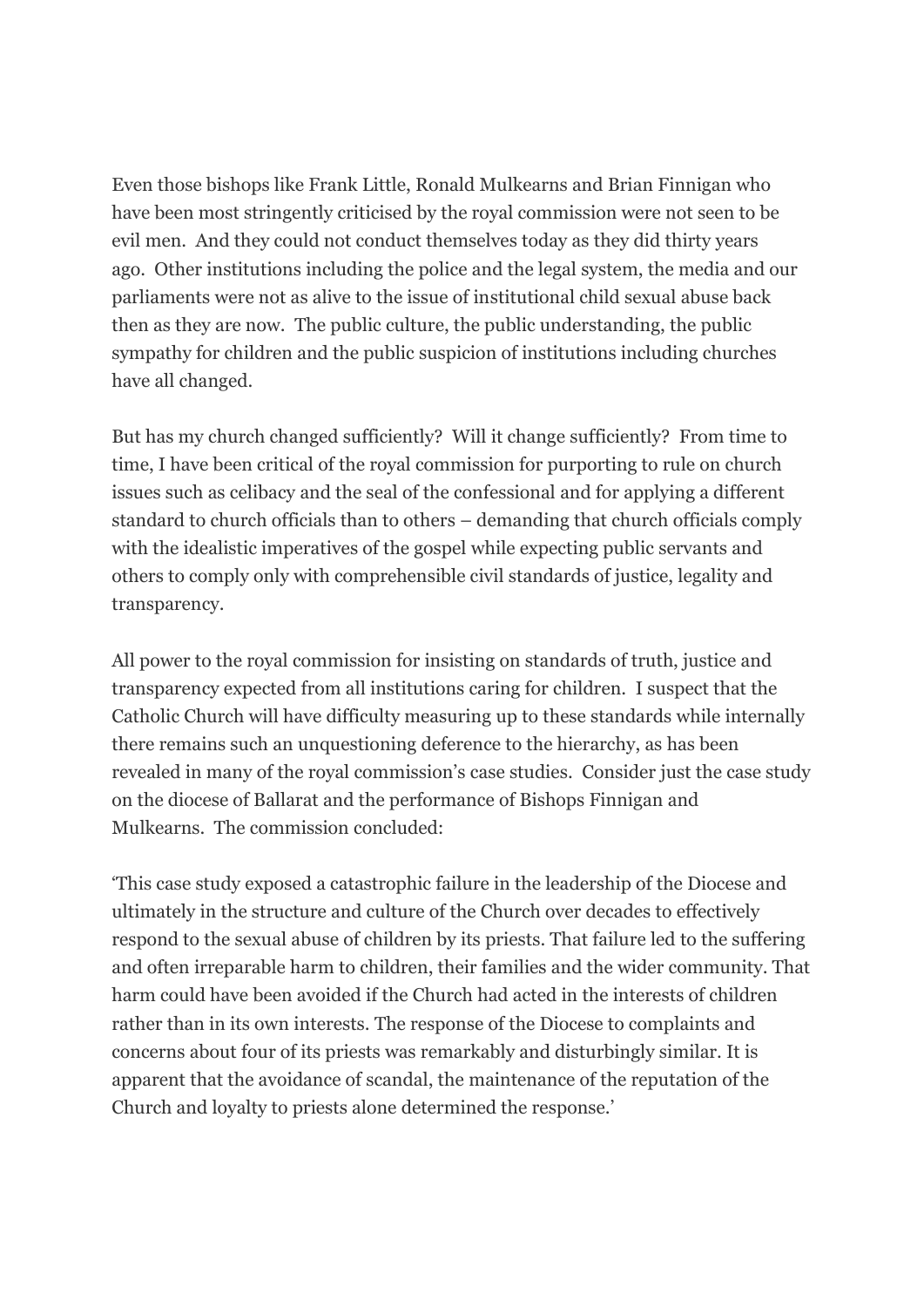For most of the time under study, the diocese was led by Bishop Ron Mulkearns. His cousin Michael Morwood, who has been a very outspoken critic of the Church and much of its moral teachings, describes Mulkearns as 'a thoroughly decent man. There was not an ounce of evil intent in him.' Prior to the release of the commission report but after the media attention during the Ballarat hearings, Morwood wrote: 'Ron Mulkearns stands guilty of acting in accord with what the Institutional powers asked of him. I believe he so trusted the sacredness of that Institution that he was blinded and acted misguidedly. And I have no doubt he acted, relying on advice he trusted, according to what he thought was right.'

In September 2016, Michael Costigan addressed the Golden Jubilee conference of the Canon Law Society of Australia and New Zealand. Mulkearns had been a founding member of the Society. Costigan reminisced: 'Speaking from my knowledge of Ron Mulkearns during the sixty-seven years in which we knew each other, I completely endorse his cousin's tribute to this "thoroughly decent man".' Costigan offered this observation: 'Of the late Bishop's unquestioning and constant devotion to the papacy I have clear memories. Nevertheless, he did admit to me in conversation when I stayed with him in Aireys Inlet several years ago that his regard for Pope John Paul II diminished after the Polish pontiff had turned a deaf ear to his request for advice about the way to handle clerical sexual abuse in his diocese.'

Unquestioning loyalty to the institution, to the hierarchy and to the Pope should no longer be espoused as a fine Catholic attribute. It might not result in personal evil. But it sure results in institutional failure with catastrophic results for many people including vulnerable children. And it results in episcopal failure which does not pass the pub test. Brian Finnigan was Vicar General in Ballarat for eight critical years when Mulkearns was Bishop. He was later Executive Secretary to the Australian Catholic Bishops Conference, capping his clerical career as Auxiliary Bishop in Brisbane. This was the royal commission's damning summary of his evidence: 'Bishop Finnigan's evidence was highly unsatisfactory. He gave the clear impression that he was seeking to protect himself and the Church or the Bishop at the time, and he made no effort to give clear and honest evidence. The result is that we have not accepted Bishop Finnigan's evidence except where it is corroborated by other evidence or where it is inherently probable and not contradicted by other evidence.'